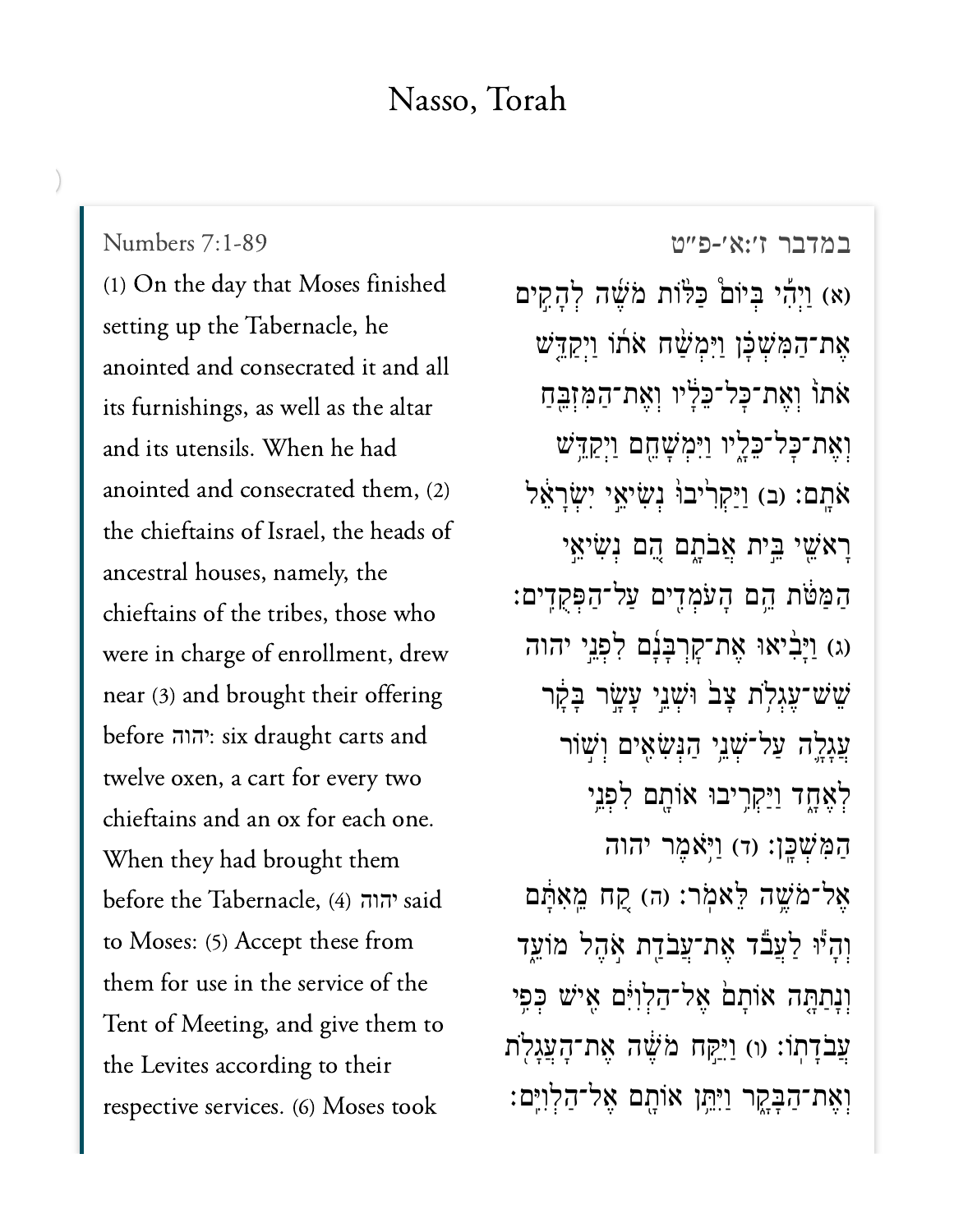the carts and the oxen and gave them to the Levites. (7) Two carts and four oxen he gave to the Gershonites, as required for their service, (8) and four carts and eight oxen he gave to the Merarites, as required for their service—under the direction of Ithamar son of Aaron the priest. (9) But to the Kohathites he did not give any; since theirs was the service of the [most] sacred objects, their porterage was by shoulder. (10) The chieftains also brought the dedication offering for the altar upon its being anointed. As the chieftains were presenting their offerings before the altar, (11) יהוהsaid to Moses: Let them present their offerings for the dedication of the altar, one chieftain each day. (12) The one who presented his offering on the first day was Nahshon son of Amminadab of the tribe of Judah. (13) His offering: one silver bowl weighing 130

)ז( ֵ֣את **׀** ְׁשֵּ֣תי ָהֲעָג֗לֹות ְוֵא֙ת אַרִבְּעַת הַבָּקָר נָתַן לְבְנֵי גֵרִשְׁוֹן ְּכִ֖פי ֲעֹבָדָֽתם׃ )ח( ְוֵ֣את **׀** ַאְרַּ֣בע ָהָעֲגָלֹת וְאֵת שִׁמֹּנֵַת הַבָּקָר נָתַן לִבְנֵי מְרָרֵי כְּפ<sup>ִנ</sup> עַבְדָתָם בִּיַד<sup>י</sup> ַאֲיתָמְ֫ר בֵּן־אֲהֲרֹן הַכֹּהֶן: (ט) וְלִבְנֵי ֹקְהֶת לְא נָתָן כֵּי־עֲבֹדֵת הַקְּדֵשׁ ַעֲלֶהֶׁם בַּבָּתֵף יִשָּׂאוּ: (י) וַיַּקְרֵיבוּ ַהְּנִׂשִ֗אים ֵ֚את ֲחֻנַּ֣כת ַהִּמְזֵּ֔בַח ְּב֖יֹום הִמַּּשָׁח אֹתְוֹ וַיַּקְרֵיבוּ הַגְּשִׂיאֵם ָאֶת־קָרְבָּנֵָם לְפָנֵי הַמְּזָּבֵהָ׃ (יא וַיְּאֹמֶר יהוה אֱל־מֹשֶׁה נַעָּׂיא אֱחָד ַלִּיֹּוֹם נָשִׂיא אֶחָד לַיּוֹם יַקְרִיבוּ ַאֲת־קָרְבָּנָם לַחֲנָכֵּת הַמְּזְבֵּחָ: {ס יב) וַיְהִי הַמַּקְרֵיב בַּיְּוֹם הָרָאֹשָׁוֹן ּאֶת־קָרְבָּנִֽוּ נַחְשְׁוֹן בֶּן־עַמִּינָדֶב לְמַמֵּה יְהוּדָה: (יג) וְקָרְבָּנוֹ ַקְעֲרַת־כֶּסֶף אַּחַֹּת שְׁלֹשִׁים וּמֵאָה מְּשִׁקָלָה מִזְרֶק אֵחָד בֶּׁכֶּף שְׁבִעִּים ֶׁ֖שֶקל ְּבֶׁ֣שֶקל ַהֹּ֑קֶדׁש ְׁשֵניֶ֣הם **׀** ּמְלֵאִיִּם סָלֵת בְּלוּלֵה בַּשֵׁמֶן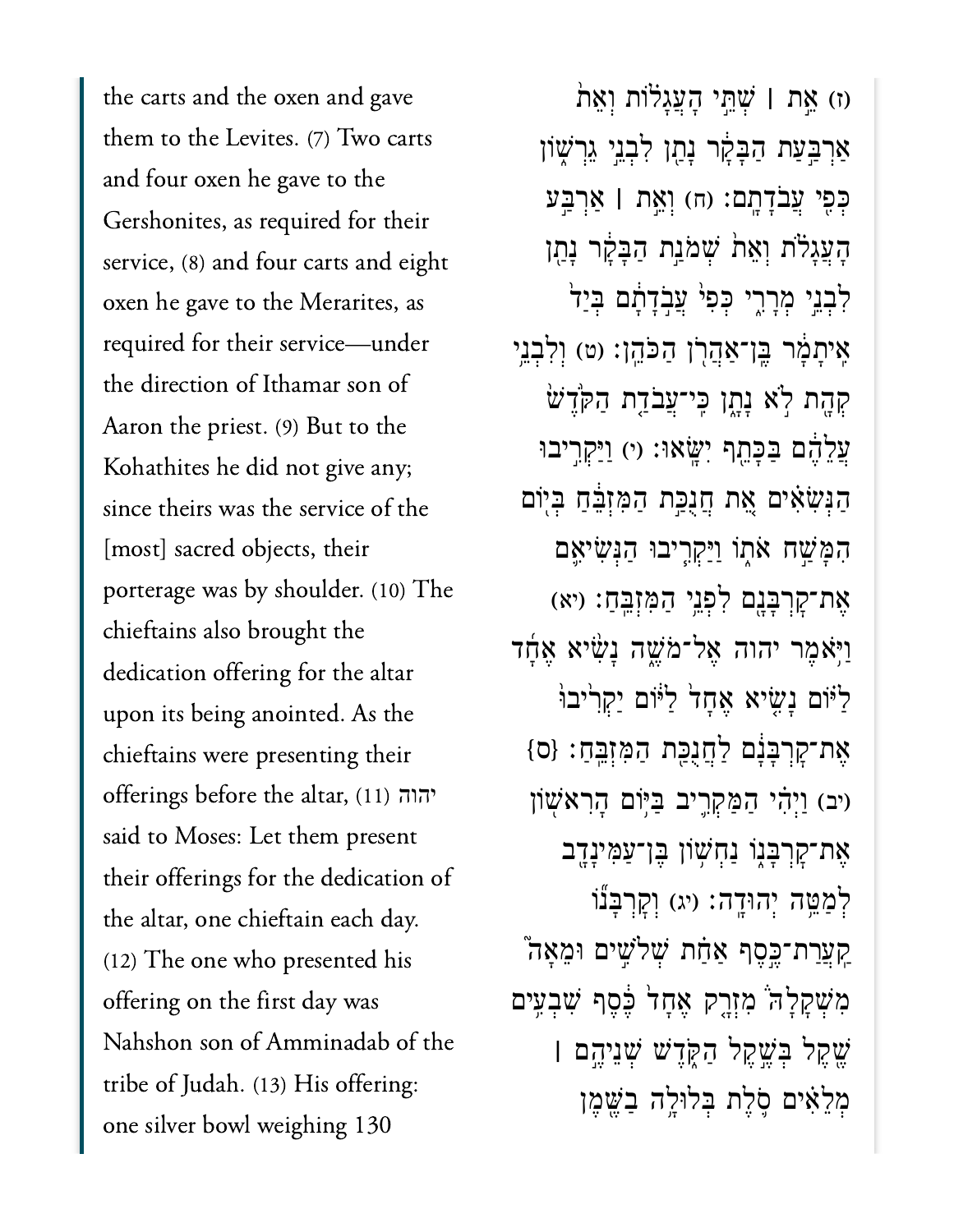shekels and one silver basin of 70 shekels by the sanctuary weight, both filled with choice flour with oil mixed in, for a meal offering; (14) one gold ladle of 10 shekels, filled with incense; (15) one bull of the herd, one ram, and one lamb in its first year, for a burnt offering; (16) one goat for a sin offering; (17) and for his sacrifice of well-being: two oxen, five rams, five he-goats, and five yearling lambs. That was the offering of Nahshon son of Amminadab. (18) On the second day, Nethanel son of Zuar, chieftain of Issachar, made his offering. (19) He presented as his offering: one silver bowl weighing 130 shekels and one silver basin of 70 shekels by the sanctuary weight, both filled with choice flour with oil mixed in, for a meal offering; (20) one gold ladle of 10 shekels, filled with incense; (21) one bull of the herd, one ram, and one lamb in its first year, for a burnt offering;

ְלְמְנְחֵה: (יד) כֵּף אֲחֵת עֲשֲׂרֵה זַהֲב מְלֵאֲה קִטְׂרֵת: (טו) פֵּר אֱנוֹד בֵּו־בָּקָר אַיָּל אֶחֱד כֵּבֵשֹ־אֵחֶד ָבֵן־שָׁנַתְוֹ לְעֹלֵה: (טז) שָׂעִיר־עָזֵים אֶחֶד לְחַטֵּאת: (יז) וּלְזֵבַח הַשְׁלַמְים ּבַקֵר שָׁנַּ֫יָם אֵילֵם חֲמִשָּׁה עַתּוּדֵים חֲמְשָׁׂה כְּבַשֵּׂים בְּנֵי־שָׁנֵה הֲמְשֶׁה יֵה קַרְבֵּ֣ן וַחָשְׁוֹן בֶּן־עַמְינָדֶֽב: {פ<sub>ּ</sub>} (יה) בַּיּוֹם הַשֵּׁנִי הִקְרֵיב נְתַנְאֱל בֵּן־צוּעֲר נִשֶׂיא יְשָׂשכֵר: (יט) הָקְרָ֫ב אֱת־קַרְבָּנוֹ ַקַעֲרַת־כֶּסֶף אַחָת שְׁלֹשֵׁים וּמֵאֲה מִשְׁקַלָּה ׁמְזָרֶק אֶחָד בֶּׁסֵף שָׁבְעֵים ֶׁ֖ש ֶק ל ְּב ֶׁ֣ש ֶק ל ַה ֹּ֑ק ֶד ׁש ְׁש ֵנ יֶ֣ה ם **׀** מִלָּאִים סָלֵת בִּלוּלֵה בַשֵּׁמֵן ְלְמִנְחָה: (כ) כֵּף אֲחֱת עֲשָׂרָה זָהֶב מְלֵאֲה קִטְרֵת: (כא) פֵּר אֱדֶּד בֶּו־בָּקָ**֫ר אַ**יָל אֶחֱד כֱבֶשֹ־אֶחֶד ָבֵן־שָׁנַתְוֹ לְעֹלֵה: (כב) שָׂעָיר־עָזֶים אֶחֶד לְחַטֵּאת: (כג) וּלְזֵבַח הַשְׁלַמְיִם בַּקֵר שְׁנַיִם אֵילֵם חֲמְשָׁה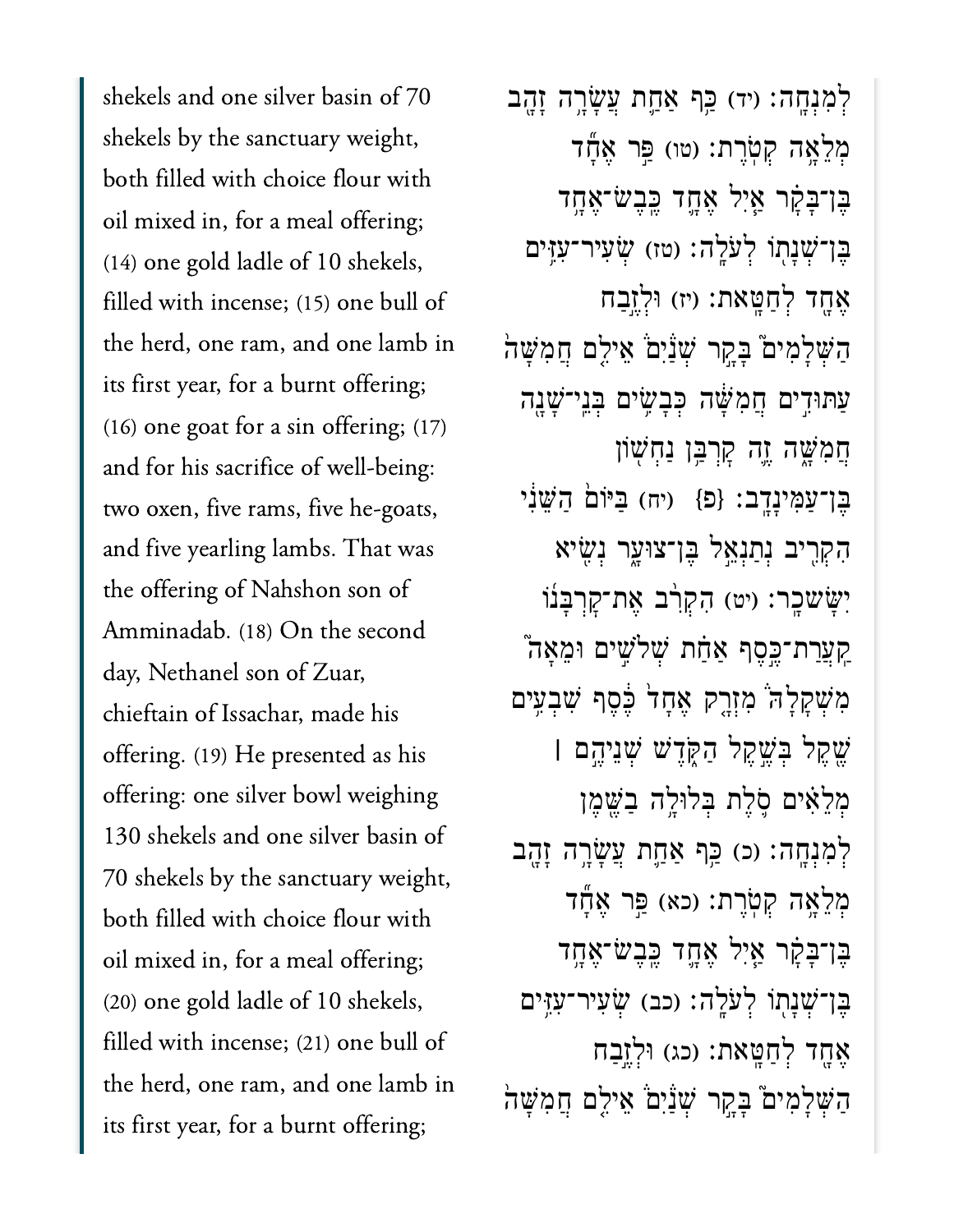(22) one goat for a sin offering; (23) and for his sacrifice of well-being: two oxen, five rams, five he-goats, and five yearling lambs. That was the offering of Nethanel son of Zuar. (24) On the third day, it was the chieftain of the Zebulunites, Eliab son of Helon. (25) His offering: one silver bowl weighing 130 shekels and one silver basin of 70 shekels by the sanctuary weight, both filled with choice flour with oil mixed in, for a meal offering; (26) one gold ladle of 10 shekels, filled with incense; (27) one bull of the herd, one ram, and one lamb in its first year, for a burnt offering; (28) one goat for a sin offering; (29) and for his sacrifice of well-being: two oxen, five rams, five he-goats, and five yearling lambs. That was the offering of Eliab son of Helon. (30) On the fourth day, it was the chieftain of the Reubenites, Elizur son of Shedeur. (31) His offering: one silver bowl weighing 130

ַעֲתָּדִים חֲמִשָּׁה כִּבָעֵיּם בִּנֵי־שָׁנֵה ֲחִמָּׁ֑שה ֶ֛זה ׇקְרַּ֥בן ְנַתְנֵ֖אל ֶּבן־צּוָֽער׃ (פּ}) (כד) בֵּיּוֹם הַשָּׁלִיּשִׂי נָשִׂיא ַּלְבְנֵי זְבוּלֵן אֱלִיאָב בֵּן־חֵלְןׁ: (כה) ּקַרְבָּנוֹ <u>קְעֲר</u>ת־כֵּסֵף אַּחַת שָׁלֹשֵׁים וּמֵאֲה ֿמְשָׁקָלָה מְזָרֶק אֶחָד בֶּסֶף ִׁשְבִ֥עים ֶׁ֖שֶקל ְּבֶׁ֣שֶקל ַהֹּ֑קֶדׁש ְׁשֵניֶ֣הם **׀** ְמֵלִ֗אים ֹ֛סֶלת ְּבלּוָ֥לה ַבְּשֱמֶן לְמְנָחֶה: (כו) כֵּף אַחֱת ַעֲשָׂרֶה זָהָב מִלֵאָה קִטְרֵת: (כז) פֵּר ְאֶתֶּד בֵּן־בָּקָר אֵיְל אֶחֱד ֶּבֶשׁ־אֶחֶד בֵּן־שָׁנָתְוֹ לְעֹלֶה: (כח) ֹשִׁעִיר־עָזִים אֶחֶד לְחַטֵּאת: (כט) וּלְזֵבַח הַשָּׁלָמִים בָּקַר שִׁנַּ֫יִם אֵילֵם ְחֲמִשָּׁה עַתְּדִים חֲמְשָׁה כִּבָעֵיּם בִּנִי־שָׁנָה חֲמִשָּׁה זֶה קָרָבֵּן אֵלְיאָב ֶּבן־ֵחֹֽלן׃ }פ{ )ל( ַּבּיֹו֙ם ָהְרִביִ֔עי ָנִׂ֖שיא ִלְבֵ֣ני ְראּוֵ֑בן ֱאִלי֖צּור ָבֶן־שְׁדֵיאוּר: (לא) קַרְבָּנוֹ ַקְעֲרַת־כֶּסֶף אַחַת שִׁלֹשִׁים וּמֵאָה ִמְּשָׁקָלָה מְזָרֶק אֱחַד ּבֶּסֶף שָׁבְעֵים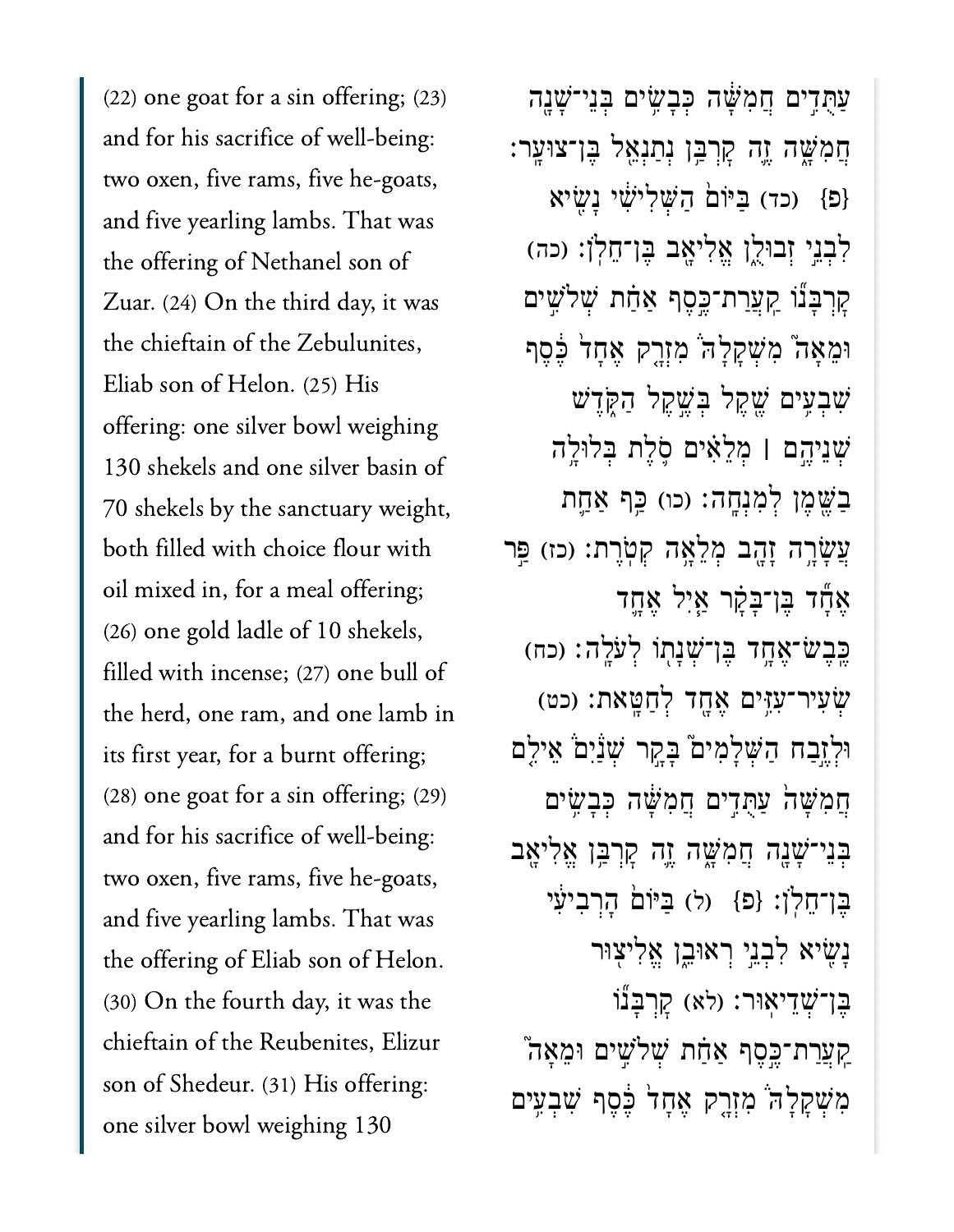shekels and one silver basin of 70 shekels by the sanctuary weight, both filled with choice flour with oil mixed in, for a meal offering; (32) one gold ladle of 10 shekels, filled with incense; (33) one bull of the herd, one ram, and one lamb in its first year, for a burnt offering; (34) one goat for a sin offering; (35) and for his sacrifice of well-being: two oxen, five rams, five he-goats, and five yearling lambs. That was the offering of Elizur son of Shedeur. (36) On the fifth day, it was the chieftain of the Simeonites, Shelumiel son of Zurishaddai. (37) His offering: one silver bowl weighing 130 shekels and one silver basin of 70 shekels by the sanctuary weight, both filled with choice flour with oil mixed in, for a meal offering; (38) one gold ladle of 10 shekels, filled with incense; (39) one bull of the herd, one ram, and one lamb in its first year, for a burnt offering; (40) one goat for a

ֶׁ֖שֶקל ְּבֶׁ֣שֶקל ַהֹּ֑קֶדׁש ְׁשֵניֶ֣הם **׀** ּמְלֵאִיִּם סָלֵת בְּלוּלֵה בַּשֵׁמֶן לְמְנָחֶה: (לִב) כֵּף אֲחֲת עֲשָׂרֵה ַזְהָב מְלֵאֲה קִטְרֵת: (לג) פֵּר אֲדֶّד ֶּבן־ָּבָ֗קר ַ֧אִיל ֶאָ֛חד ֶּֽכֶבׂש־ֶאָ֥חד ֶּבן־ְׁשָנ֖תֹו ְלֹעָֽלה׃ )לד( ְׂשִעיר־ִעִּ֥זים אָחַד לְחַטֵּאת: (לה) וּלְזֶבַח הַשָּׁלָמִים בָּקֵר שִׁנַּ֫יִם אֵילֶם חֲמִשָּׁה ַעַּתְּדִים חֲמִשָּׁה כְּבָשֵׂים בְּנֵי־שָׁנָָה הַמְּשֵׁה וֵה קָרִבֵּן אֱלִיצְוּר  $\left( \mathbf{c} \right)$ בְּן־שָׁדֵיאָוּר: {פּ} (לו) בַּיּוֹם ָהָחֲמִיּשִׂי נַשִׂיא לְבְנֵי שָׁמְעִוֹן ֿשָׁלֶמִיאֵל בֵּן־צוּרִישַׁדֵּי: (לז) קָרְבָּנוֹ ַקְעֲרַת־כֵּסֵף אַּחָׁת שְׁלֹשֵׁים וּמֵאָה מִשְׁקָלָה מִזְרֶק אֵחָד בֶּׁכֵף שָׁבִעִּים ֶׁ֖שֶקל ְּבֶׁ֣שֶקל ַהֹּ֑קֶדׁש ְׁשֵניֶ֣הם **׀** ּמְלֵאִיִּם סָלֵת בְּלוּלֵה בַּשֵׁמֶן לְמְנְחֲה׃ (לֹח) כֵּף אֲחֱת עֲשָׂרֶה זָזָהָב מְלֵאֲה קְטָרֶת: (לט) פֵּר אֶדֶّד ֶּבן־ָּבָ֗קר ַ֧אִיל ֶאָ֛חד ֶּֽכֶבׂש־ֶאָ֥חד ֶּבן־ְׁשָנ֖תֹו ְלֹעָֽלה׃ )מ( ְׂשִעיר־ִעִּ֥זים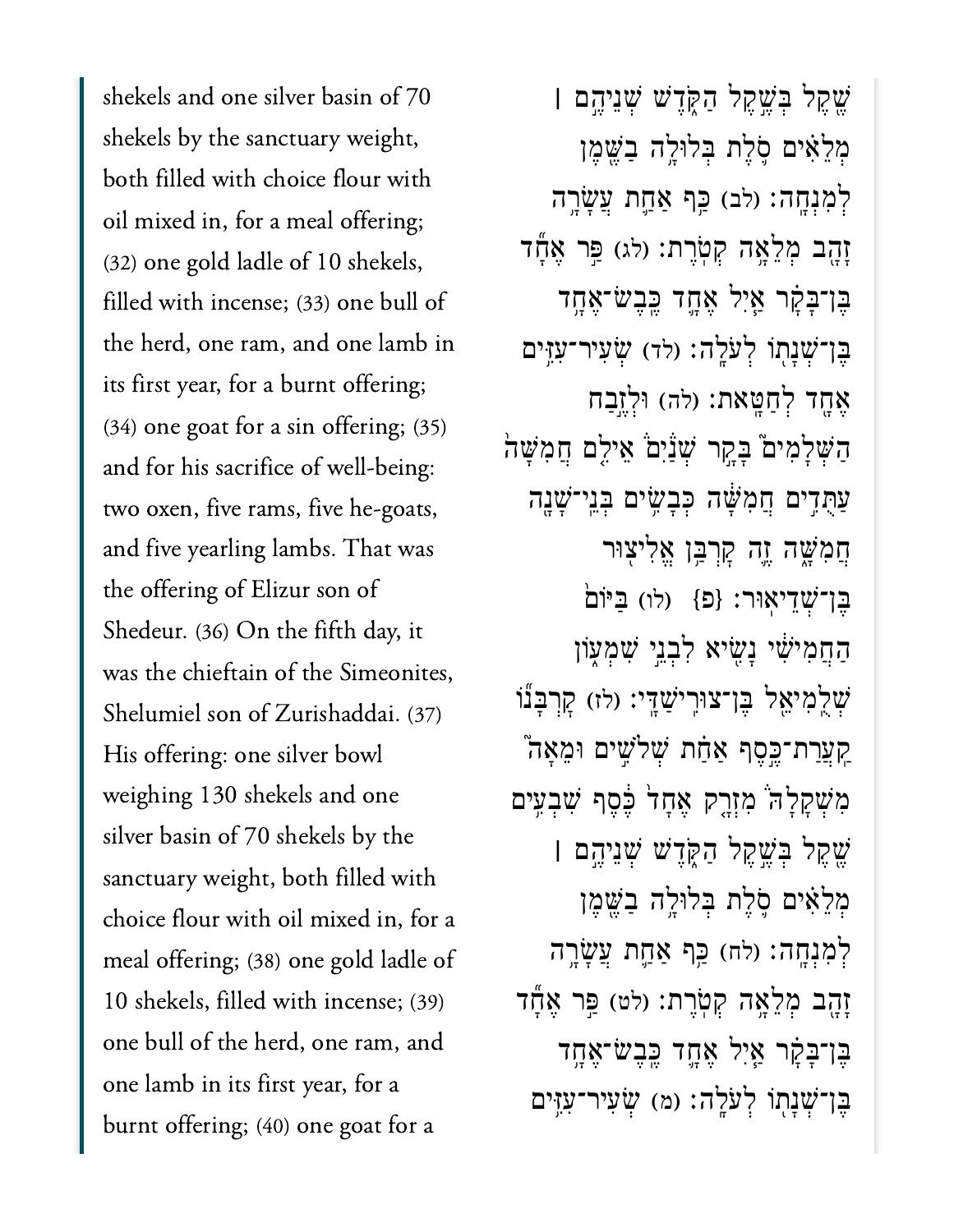sin offering; (41) and for his sacrifice of well-being: two oxen, five rams, five he-goats, and five yearling lambs. That was the offering of Shelumiel son of Zurishaddai. (42) On the sixth day, it was the chieftain of the Gadites, Eliasaph son of Deuel. (43) His offering: one silver bowl weighing 130 shekels and one silver basin of 70 shekels by the sanctuary weight, both filled with choice flour with oil mixed in, for a meal offering; (44) one gold ladle of 10 shekels, filled with incense; (45) one bull of the herd, one ram, and one lamb in its first year, for a burnt offering; (46) one goat for a sin offering; (47) and for his sacrifice of well-being: two oxen, five rams, five he-goats, and five yearling lambs. That was the offering of Eliasaph son of Deuel. (48) On the seventh day, it was the chieftain of the Ephraimites, Elishama son of Ammihud. (49) His offering: one

אָחָד לְחַטֵּאת: (מא) וּלְזֵבַח הַשָּׁלְמִים בָּקֶר שְׁנַיִם אֵילִם חֲמִשָּׁה ַעֻּתִ֣דים ֲחִמָּׁ֔שה ְּכָבִׂ֥שים ְּבֵני־ָׁשָ֖נה ֲחִמָּׁ֑שה ֶ֛זה ׇקְרַּ֥בן ְׁשֻלִמיֵ֖אל הֵן־צוּרֵי<sup>ּיַ</sup>שַׁדִּי: {פ<sup>ָּ</sup>} (מב) בַּיּוֹם ַהַשִּׁשִּׂי נָשִׂיא לְבְנֵי גָד אֵלְיָסֵף ֶּבֶּן־דְּעוּאֱל: (מג) קַרְבָּנוֹ קֵעֲרַת־כֱסֶף ֿאַתֿת שִׁלֹּשֵׁים וּמֵאַה ּמְשִׁקָלָה מִזְרֵק אֶחָד<sup>ו</sup> בֶּׁסֶף שְׁבְעֵים שֶׁקֵל ְּבֶׁ֣שֶקל ַהֹּ֑קֶדׁש ְׁשֵניֶ֣הם **׀** ְמֵלִ֗אים ְּסֶלֶת בְּלוּלֵה בַּשֱמֶן לְמְנְחֲה: (מד) ַּכֵּף אַחֲת עֲשָׂרֶה זָהָב מִלֵאָה קִטְרֵת: (מה) פֵּר אֲעָّד בֵּוְ־בָּקָר אֵיְל ָאֶחֱד כֵּבְשֹ־אֶחֱד בֵּן־שָׁנָתְוֹ לְעֹלֵה: )מו( ְׂשִעיר־ִעִּ֥זים ֶאָ֖חד ְלַחָּֽטאת׃ (מז) וּלְזֶבָח הַשָּׁלַמִים בַּקֵר שָׁנַּ֫יִם אֵילֵם חֲמִשָּׁה עַתְּדֵים חֲמִשָּׁה ּכְּבָשִׂיִּם בְּנֵי־שָׁנֶה חֲמִשֶּׁה וֶ֑ז קִרְבַּ֣ן ַאֲלְיָסֵף בֵּן־דְּעוּאֱל: {פ} (מח) בַּיּוֹם ַהְּׁשִביִ֔עי ָנִׂ֖שיא ִלְבֵ֣ני ֶאְפָ֑רִים אֵלִיּשָׁמֶע בֵּן־עַמִּיהִוּד: (מט) קָרְבָּנוֹ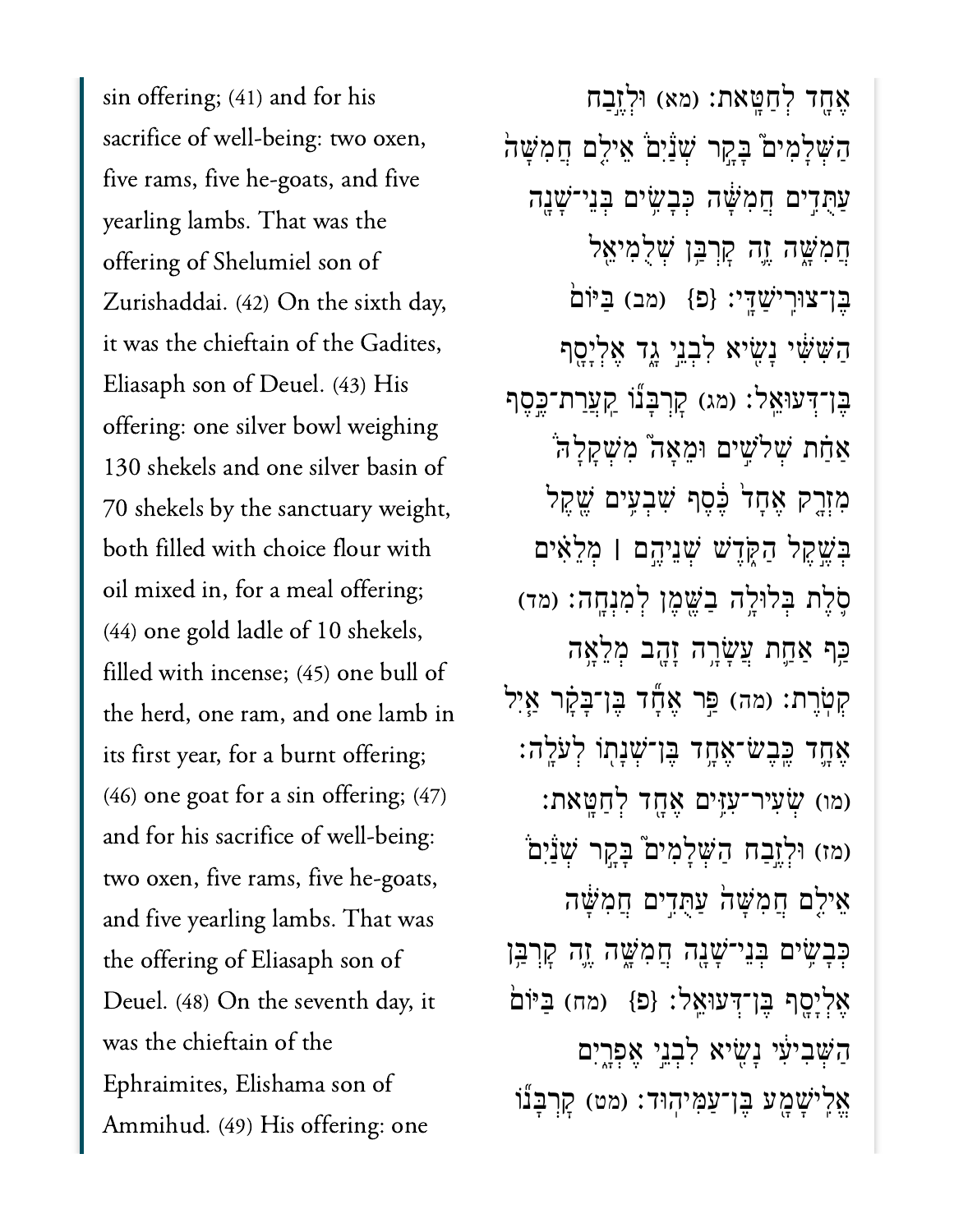silver bowl weighing 130 shekels and one silver basin of 70 shekels by the sanctuary weight, both filled with choice flour with oil mixed in, for a meal offering; (50) one gold ladle of 10 shekels, filled with incense; (51) one bull of the herd, one ram, and one lamb in its first year, for a burnt offering; (52) one goat for a sin offering; (53) and for his sacrifice of well-being: two oxen, five rams, five he-goats, and five yearling lambs. That was the offering of Elishama son of Ammihud. (54) On the eighth day, it was the chieftain of the Manassites, Gamaliel son of Pedahzur. (55) His offering: one silver bowl weighing 130 shekels and one silver basin of 70 shekels by the sanctuary weight, both filled with choice flour with oil mixed in, for a meal offering; (56) one gold ladle of 10 shekels, filled with incense; (57) one bull of the herd, one ram, and one lamb in its first

ַקְעֲרַת־כֵּסֶף אַּחָֹת שְׁלֹשֵׁים וּמֵאֲה מִשְׁקָלָה מִזְרֶק אֶחָד בֶּׁכֶּף שָׁבְעִים ֶׁ֖שֶקל ְּבֶׁ֣שֶקל ַהֹּ֑קֶדׁש ְׁשֵניֶ֣הם **׀** ּמְלֵאִים סָלֵת בִּלוּלֵה בַּשֵׁמֵן לְמִנְחֶה: (נ) כֵּף אַּחֲת עֲשָׂרֶה זָהֶב ְמְלֵאֶה קִטְרֶת: (נא) פֵּר אֱדֶּד ֶּבן־ָּבָ֗קר ַ֧אִיל ֶאָ֛חד ֶּֽכֶבׂש־ֶאָ֥חד ֶּבן־ְׁשָנ֖תֹו ְלֹעָֽלה׃ )נב( ְׂשִעיר־ִעִּ֥זים אֶחֶד לְחַטֵּאת: (נג) וּלְזֵבַח הַשָּׁלַמִּים ּבַּקֵר שְׁנַּיִם אֵילֵם חֲמִשָּׁה ַעֻּתִ֣דים ֲחִמָּׁ֔שה ְּכָבִׂ֥שים ְּבֵֽני־ָׁשָ֖נה ֲחִמָּׁ֑שה ֶ֛זה ׇקְרַּ֥בן ֱאִליָׁשָ֖מע בֵּן־עַמִּיהוּד: {פ<sup>ָּ</sup>} (נד) בַּיּׂוֹם ָהְשָׁמִיּנִי וָשִׂיא לְבְנֵי מְנַשֵּׁה ַגְּמִלְיאֵל בֵּן־פְּדָהאָוּר: (נה) קָרְבָּנוֹ ַקְעֲרַת־כֵּסֵף אַּחַׁת שִׁלֹשִׁים וּמֵאָה מְּשָׁקָלָה מְזָרֶק אֶחָד בֶּׁכֵף שָׁבְעִים ֶׁ֖שֶקל ְּבֶׁ֣שֶקל ַהֹּ֑קֶדׁש ְׁשֵניֶ֣הם **׀** מִלָּאִים סָלֶת בְּלוּלֵה בַּשֵׁמֵן לְמִנְחֵה: (נוּ) כֵּף אַחֲת עֲשָׂרֵה זַהֲב מְלֵאֲה קִטְרֵת: (נז) פֵּר אֲחַל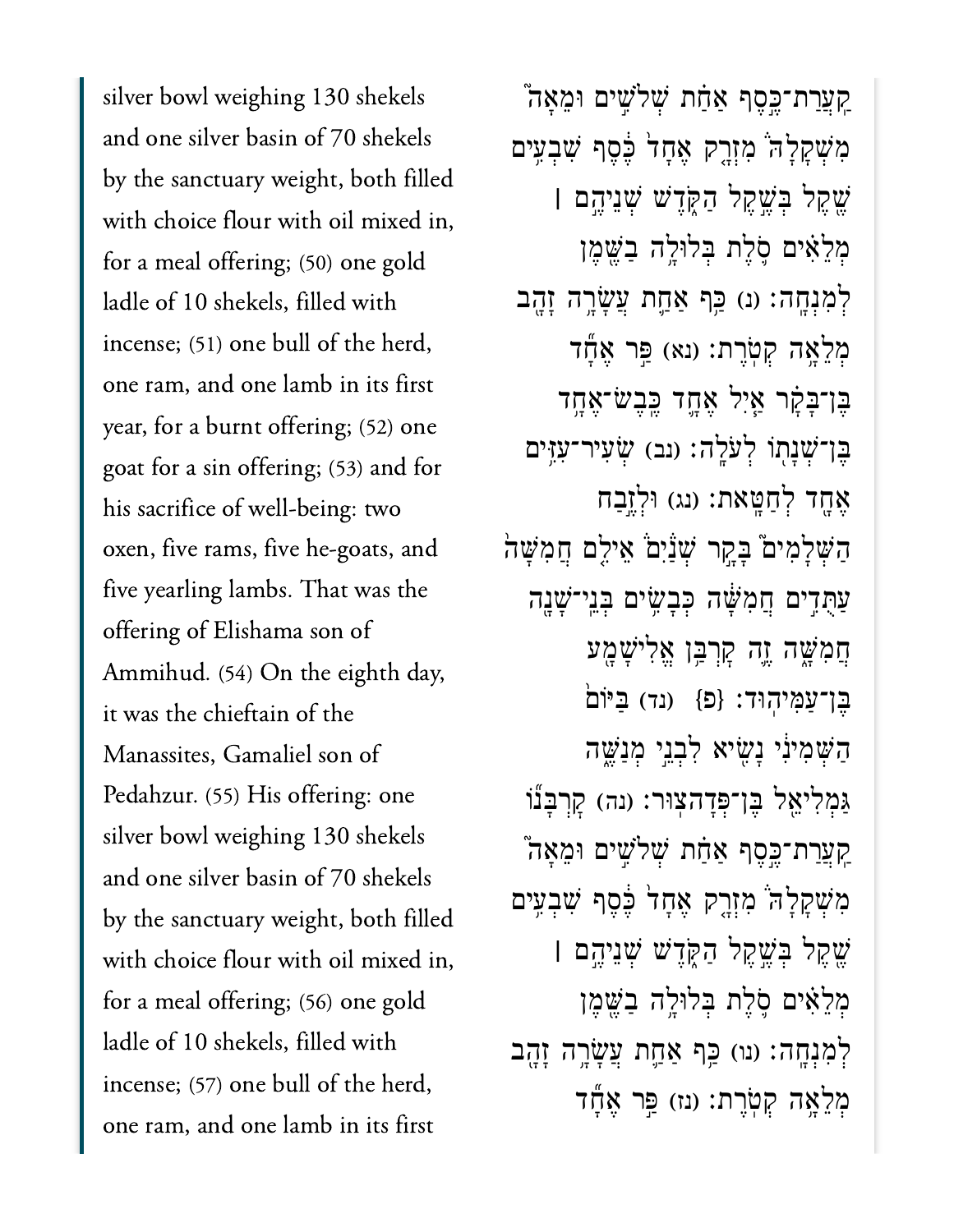year, for a burnt offering; (58) one goat for a sin offering; (59) and for his sacrifice of well-being: two oxen, five rams, five he-goats, and five yearling lambs. That was the offering of Gamaliel son of Pedahzur. (60) On the ninth day, it was the chieftain of the Benjaminites, Abidan son of Gideoni. (61) His offering: one silver bowl weighing 130 shekels and one silver basin of 70 shekels by the sanctuary weight, both filled with choice flour with oil mixed in, for a meal offering; (62) one gold ladle of 10 shekels, filled with incense; (63) one bull of the herd, one ram, and one lamb in its first year, for a burnt offering; (64) one goat for a sin offering; (65) and for his sacrifice of well-being: two oxen, five rams, five he-goats, and five yearling lambs. That was the offering of Abidan son of Gideoni. (66) On the tenth day, it was the chieftain of the Danites, Ahiezer

ֶּבן־ָּבָ֗קר ַ֧אִיל ֶאָ֛חד ֶּֽכֶבׂש־ֶאָ֥חד ֶּבן־ְׁשָנ֖תֹו ְלֹעָֽלה׃ )נח( ְׂשִעיר־ִעִּ֥זים אֶחֶד לְחַטֵּאת: (נט) וּלְזֵבַח הַשָּׁלָמִים בָּקֵר שִׁנַּ֫יִם אֵילֶם חֲמִשָּׁה ַעַּתְּדִים חֲמִשָּׁה כִּבָעֵים בְּנֵי־שָׁנָה ֲחִמָּׁ֑שה ֶ֛זה ׇקְרַּ֥בן ַּגְמִליֵ֖אל ֶּבן־ְּפָדהֽצּור׃ }פ{ )ס( ַּבּיֹו֙ם ַהַתְּשִׁיעִי נָשִׂיא לִבְנֵי בִנְיָמֶן אֲבִידֶן ָּבֶּן־גְּדְעֹּנֵי: (סא) קָרְבָּנוֹ <u>קְעֲר</u>ת־כֵּסֵף אַחָת שִׁלֹּשֵׁים וּמֵאֲה ּמְשָׁקַלַּה מִזְרֵק אֶחָד בֶּׁכֶּף שְׁבִעִּים שֱקֵל ְּבֶׁ֣שֶקל ַהֹּ֑קֶדׁש ְׁשֵניֶ֣הם **׀** ְמֵלִ֗אים ְּסֶלֶת בְּלוּלֶה בַּשֱמֶן לְמְנָחֶה: (סב) ַּכֵּף אַחֱת עֲשָׂרֶה זָהָב מְלֵאָה קִטְרֵת: (סג) פֵּר אֱדֶّד בֵּן־בָּקָר אֱיִל ָאֶחֱד כֵּבִשׂ־אֵחֶד בֵּן־שָׁנָתְוֹ לְעֹלֶה: (סד) שָׂעִיר־עִזְיִם אֲחָד לְחַטֵּאת: וסה) וּלְזֵבַח הַשָּׁלָמִים בָּקֵר שָׁנַּיִם אֵילֵם חֲמִשָּׁה עַתְּדִים חֲמִשָּׁה כִּבְשִׂיִּם בְּנֵי־שָׁנָה חֲמְשֵׁה זֶה קַרִבֵּן אֲבִידָן בֵּן־גְּדְעֹנֵי: {פ<sup>ָּ</sup>} (סו) בַּיּוֹם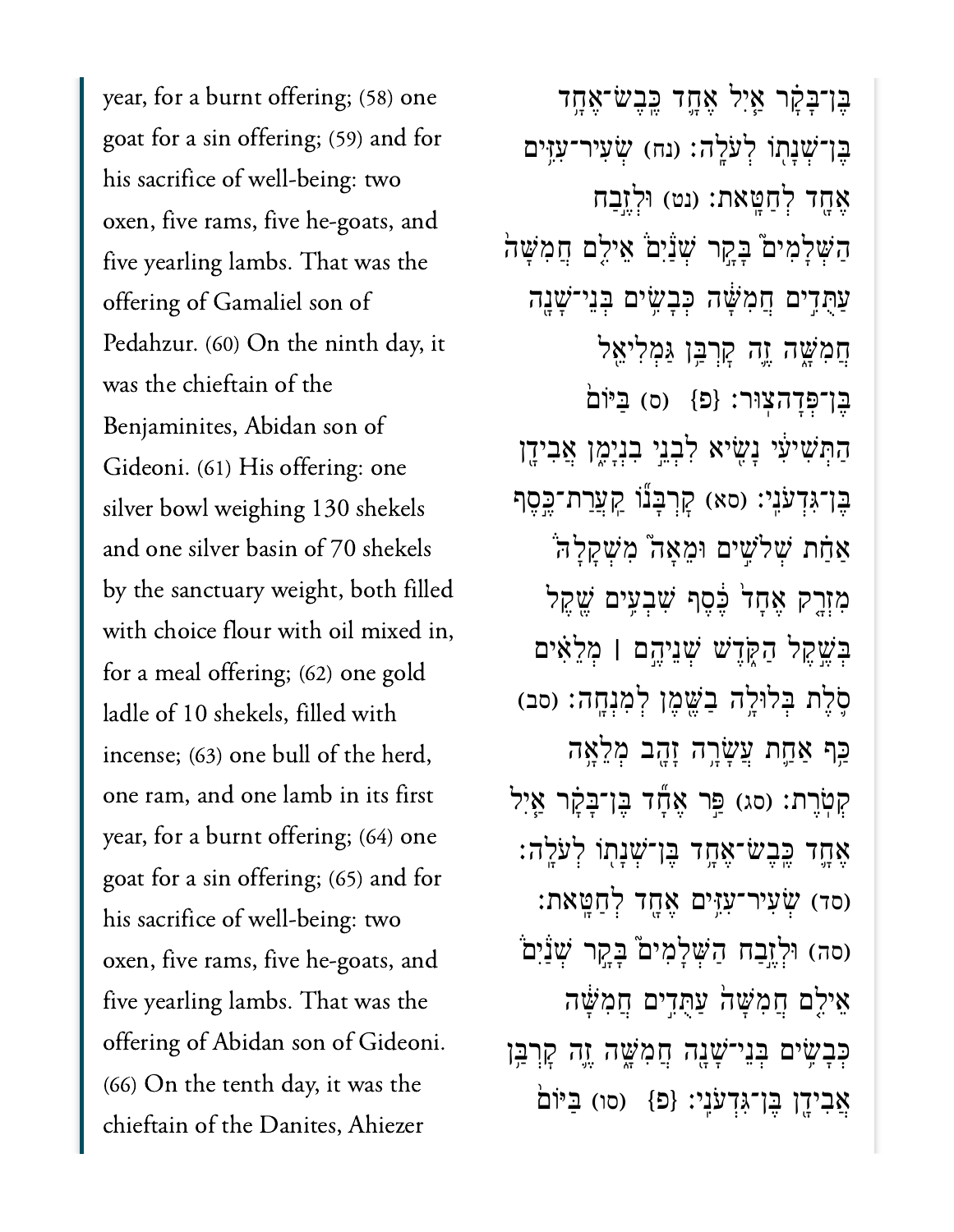son of Ammishaddai. (67) His offering: one silver bowl weighing 130 shekels and one silver basin of 70 shekels by the sanctuary weight, both filled with choice flour with oil mixed in, for a meal offering; (68) one gold ladle of 10 shekels, filled with incense; (69) one bull of the herd, one ram, and one lamb in its first year, for a burnt offering; (70) one goat for a sin offering; (71) and for his sacrifice of well-being: two oxen, five rams, five he-goats, and five yearling lambs. That was the offering of Ahiezer son of Ammishaddai. (72) On the eleventh day, it was the chieftain of the Asherites, Pagiel son of Ochran. (73) His offering: one silver bowl weighing 130 shekels and one silver basin of 70 shekels by the sanctuary weight, both filled with choice flour with oil mixed in, for a meal offering; (74) one gold ladle of 10 shekels, filled with incense; (75) one bull of the herd,

ָהָעֲשִׂירִׂי נַשִׂיא לְבְנֵי דֵן אֲחִיעֱזֶר ָבֶּן־עַמְּיֹּשֵׁדֵּי: (סז) קַרְבַּנוֹ ַקְעֲרַת־כֵּסֶף אַּחָת שְׁלֹשֵׁים וּמֶאֲה מְּשָׁקָלָה מְזָרֶק אֱחָד בֶּׁכֵף שָׁבְעֵים ֶׁ֖שֶקל ְּבֶׁ֣שֶקל ַהֹּ֑קֶדׁש ְׁשֵניֶ֣הם **׀** ּמְלֵאִ֫יִּם סֶׂלֶת בְּלוּלֵה בָשֱמֶן לְמְנְחֶה׃ (סח) כֵּף אַחֱת עֲשָׂרֶה זָזָב מְלֵאֲה קְטָרֶת: (סט) פֵּר אֱדֶّד ֶּבן־ָּבָ֗קר ַ֧אִיל ֶאָ֛חד ֶּֽכֶבׂש־ֶאָ֥חד ֶּבן־ְׁשָנ֖תֹו ְלֹעָֽלה׃ )ע( ְׂשִעיר־ִעִּ֥זים אָחָד לְחָטֵּאת: (עא) וּלְזֶבַח הַשְׁלָמִים בָּקֶר שָׁנַּ֫יִם אֵילִם חֲמִשָּׁה ַעֻּתִ֣דים ֲחִמָּׁ֔שה ְּכָבִׂ֥שים ְּבֵֽני־ָׁשָ֖נה ֲחִמָּׁ֑שה ֶ֛זה ׇקְרַּ֥בן ֲאִחיֶ֖עֶזר ַבֶּן־עַמְּיֹּשֵׁדֵּי: {פ} (עב) בִּיוֹם עַשְׁחֵי ַעֲשָׂר יֹוֹם נָשִׂיא לְבְנֵי אֲשֱר ַפְּגְעִיאֵל בֵּן־עָכְרֶן: (עג) קַרְבַּנוֹ ַקְעֲרַת־כֶּסֶף אַּחָֹת שִׁלֹּשֵׁים וּמֵאֲה מִשְׁקָלָה מִזְרֶק אֶחָד בֶּׁכֶּף שִׁבִעִּים ֶׁ֖שֶקל ְּבֶׁ֣שֶקל ַהֹּ֑קֶדׁש ְׁשֵניֶ֣הם **׀** מִלָּאִׁים סָׂלֶת בְּלוּלֵה בַּשֵׁמֵן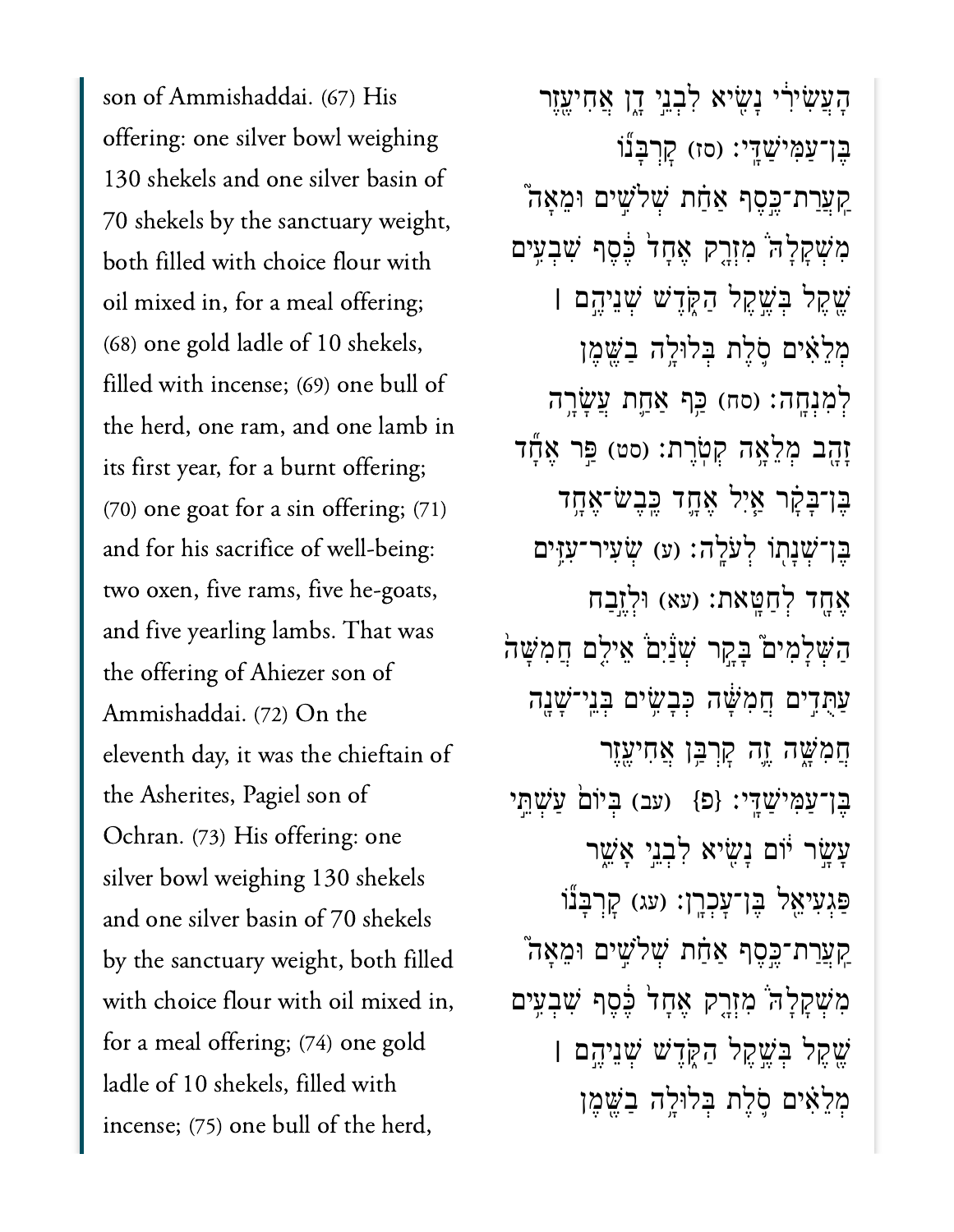one ram, and one lamb in its first year, for a burnt offering; (76) one goat for a sin offering; (77) and for his sacrifice of well-being: two oxen, five rams, five he-goats, and five yearling lambs. That was the offering of Pagiel son of Ochran. (78) On the twelfth day, it was the chieftain of the Naphtalites, Ahira son of Enan. (79) His offering: one silver bowl weighing 130 shekels and one silver basin of 70 shekels by the sanctuary weight, both filled with choice flour with oil mixed in, for a meal offering; (80) one gold ladle of 10 shekels, filled with incense; (81) one bull of the herd, one ram, and one lamb in its first year, for a burnt offering; (82) one goat for a sin offering; (83) and for his sacrifice of well-being: two oxen, five rams, five he-goats, and five yearling lambs. That was the offering of Ahira son of Enan. (84) This was the dedication offering for the altar from the chieftains of

לְמְנְחֵה׃ (עד) כֵּף אַחֲת עֲשָׂרֵה ַזָּהָב מְלֵאָה קִטְרֵת: (עה) פֵּר אֲדֶר ֶּבֶּן־בָּקָ֫ר אַיִל אֶחֱד כֵּבֵשֹׁ־אֵחֶד ָּבֶן־שָׁנַתְוֹ לְעֹלֵה: (עו) שָׂעִיר־עָזֶים ּאָחָד לְחַטָּאת: (עז) וּלְזֵבַח הַשְׁלָמִים בָּקֶר שָׁנַּיִם אֵילִם חֲמִשָּׁה ַעַּתְּדִים חֲמִשָּׁה כִּבָעִיּם בְּנֵי־שָׁנָה ֲחִמָּׁ֑שה ֶ֛זה ׇקְרַּ֥בן ַּפְגִעיֵ֖אל בֵּן־עָכְרֶן: {פ<sup>ָּ</sup>} (עח) בִּיוֹם *שָׁ*נֵים ַעֲשָׂר יֹוֹם נָשִׂיא לְבְנֵי נַפְתָּלֵי אֲחִירֵע בֵּן־עֵינֵן: (עט) קָרְבָּנוֹ ַקְעֲרַת־כֶּסֶף אַחָת שְׁלֹשֵׁים וּמֶאֲה מְּשָׁקָלָה מְזָרֶק אֶחָד בֶּׁכֵף שָׁבְעֵים ֶׁ֖שֶקל ְּבֶׁ֣שֶקל ַהֹּ֑קֶדׁש ְׁשֵניֶ֣הם **׀** ּמְלֵאִים סָלֵת בִּלוּלֶה בַּשֵׁמֵן לְמִנְחֶה׃ (פ) כֵּף אַחֱת עֲשָׂרֶה זָהֶב ְמְלֵאֶה קִטְרֶת: (פּא) פֵּר אֲחַד ֶּבן־ָּבָ֗קר ַ֧אִיל ֶאָ֛חד ֶּֽכֶבׂש־ֶאָ֥חד ֶּבן־ְׁשָנ֖תֹו ְלֹעָֽלה׃ )פב( ְׂשִעיר־ִעִּ֥זים אֶחֲד לְחַטֵּאת: (פג) וּלְזֵבַח הַשָּׁלַמִּים ּבַּקֵר שִׁנַּ֫יָם ֹאֵילֵם חֲמִשָּׁה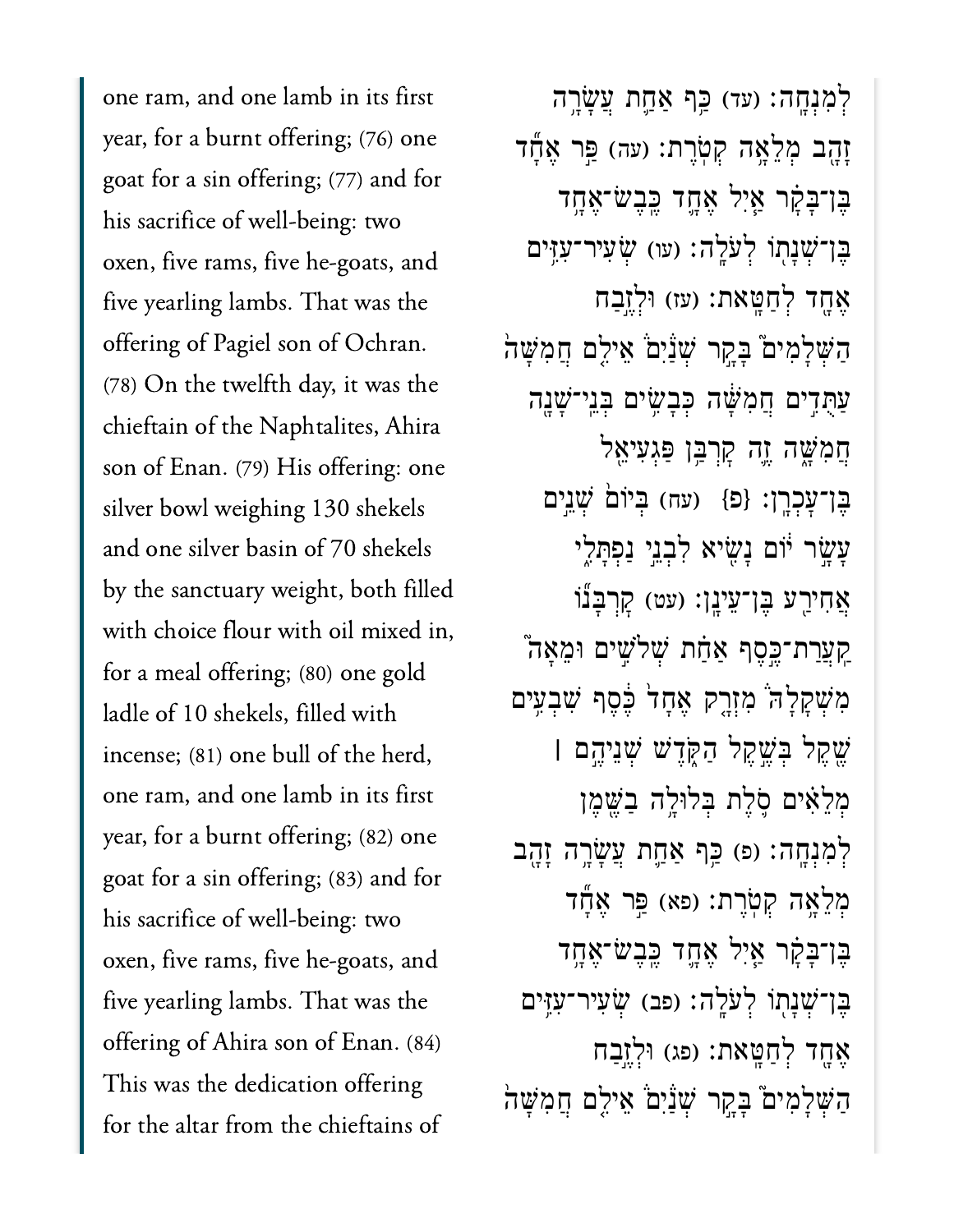Israel upon its being anointed: silver bowls, 12; silver basins, 12; gold ladles, 12. (85) Silver per bowl, 130; per basin, 70. Total silver of vessels, 2,400 sanctuary shekels. (86) The 12 gold ladles filled with incense—10 sanctuary shekels per ladle—total gold of the ladles, 120. (87) Total of herd animals for burnt offerings, 12 bulls; of rams, 12; of yearling lambs, 12—with their proper meal offerings; of goats for sin offerings, 12. (88) Total of herd animals for sacrifices of well-being, 24 bulls; of rams, 60; of he-goats, 60; of yearling lambs, 60. That was the dedication offering for the altar after its anointing. (89) When Moses went into the Tent of Meeting to speak with [God], he would hear the Voice addressing him from above the cover that was on top of the Ark of the Pact between the two cherubim; thus [God] spoke to him.

ַעֻּתִ֣דים ֲחִמָּׁ֔שה ְּכָבִׂ֥שים ְּבֵֽני־ָׁשָ֖נה ֲחִמָּׁ֑שה ֶ֛זה ׇקְרַּ֥בן ֲאִחיַ֖רע ֶּבן־ֵעיָֽנן׃ }פ{ )פד( ֹ֣זאת **׀** ֲחֻנַּ֣כת ַהִּמְזֵּ֗בַח ּבִּיוֹם הִמַּשָׁח אֹתוֹ מֵאֵת נִשְׂיאֵי יִשְׂרָאֱל קַעֲרֹת כֶּׁסֶף שָׁתֵּים עֵ**ׁשְׂרֵה** ַמְזְרָקֵי־כֶׂסֵףׂ שָׁנֵיִּם עֲשָׂר כַּפִּּוֹת זָהֲב ְּעְׁהֵים עֲשָׂרֱה׃ (פה) שְׁלִּשֵׁים וּמֵאָּה ַהְּקָעָ֤רה ָֽהַאַח֙ת ֶּ֔כֶסף ְוִׁשְבִ֖עים הַמִּזְרָק הָאֶחֱד כִּל ְּבֵסֵף הַבִּלִ<sup>י</sup>ים ַאֲלְפֵּיָם וְאֲרָבַּע־מֶאִוֹת בִּשֶׁקֵל הַקְּדָשׁ: (פו) כַּפּׂוֹת זָהֶב ְשָׁתֵּים־עֲשָׂרֵה מְלֵאָת קְטַרֵת ָעֲשָׂרֶה עֲשָׂרֶה הַכֵּף בְּשֵׁקֵל הַקְּדָּשׁ ּכָּל־זְהַב הַכַּפְּוֹת עֵעְׂרֵים וּמֵאֲה: פּל־הַבָּקָר לַעֹּלַּה <sup>ָ</sup>שָׁנֵים עַשֵׂר) ַפְּרִים אֵילֵם שָׁנֵים־עֲשָׂר כְּבַשֵּׂים בְּנֵי־שָׁנֶה שָׁנֵים עָשָׂר וּמִנְחָתַם ּוְׂשִעיֵ֥רי ִעִּ֛זים ְׁשֵ֥נים ָעָׂ֖שר ְלַחָּֽטאת׃ )פח( ְוֹ֞כל ְּבַ֣קר **׀** ֶ֣זַבח ַהְּׁשָלִ֗מים ּעֲשָׂרֵים וְאַרְבָּעֲה ּפִּרִים ׁאֵילֵם שִׁשִּׁים כָּבָשִׂים  $\psi$ שים הָבָשִׂים